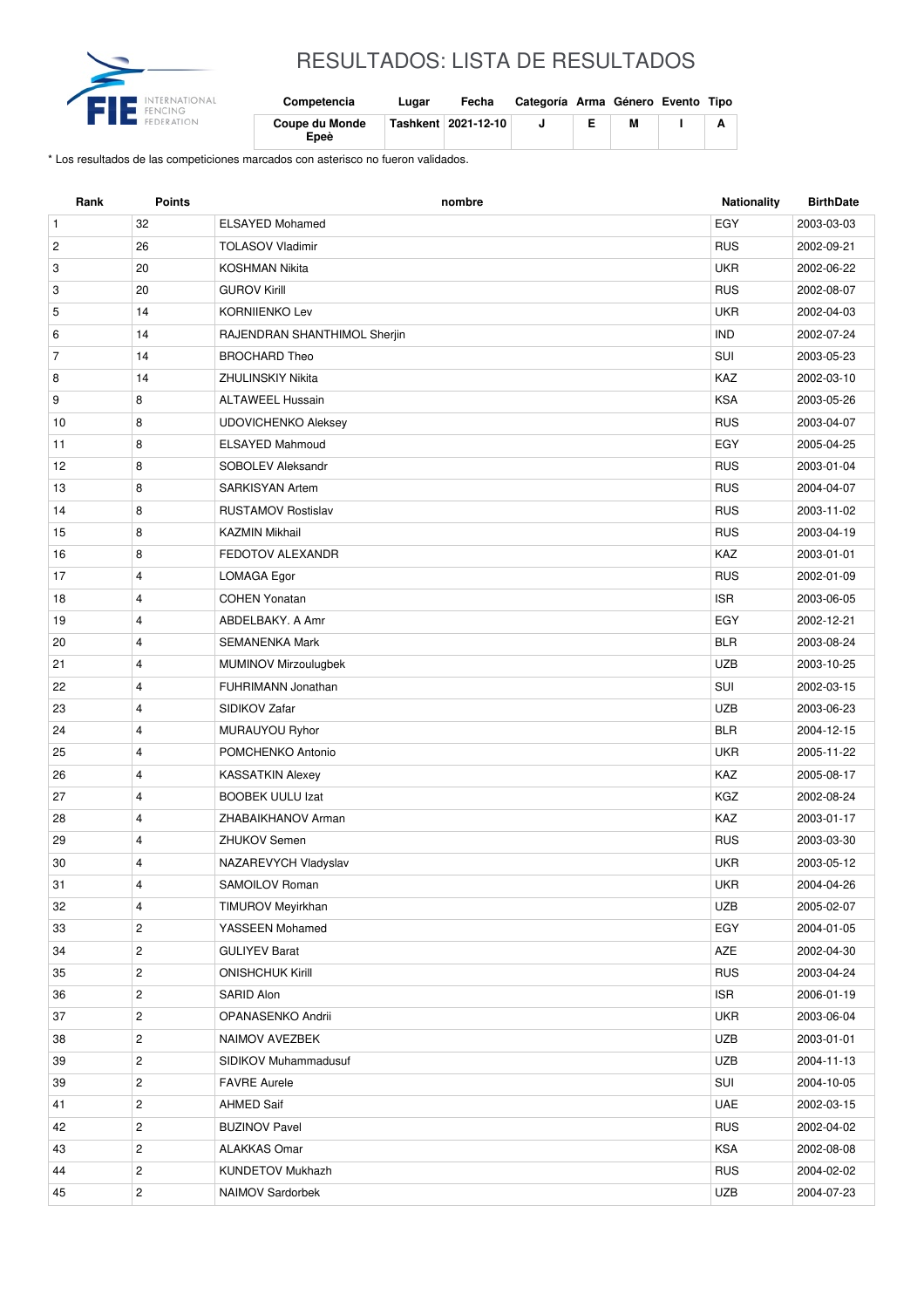| Rank | <b>Points</b>  | nombre                       | <b>Nationality</b> | <b>BirthDate</b> |
|------|----------------|------------------------------|--------------------|------------------|
| 46   | $\mathbf{2}$   | LAMBREY MESSIKA Yehonathan   | <b>ISR</b>         | 2004-03-23       |
| 47   | $\overline{c}$ | <b>ESENALIEV Zhoodat</b>     | KGZ                | 2003-04-03       |
| 48   | $\overline{2}$ | VILENSKY Dov Ber             | <b>ISR</b>         | 2004-02-15       |
| 49   | $\overline{c}$ | <b>KUZMIN Mikhail</b>        | KAZ                | 2003-05-25       |
| 49   | $\overline{c}$ | SALIEV Allayar               | <b>UZB</b>         | 2005-07-25       |
| 51   | $\overline{2}$ | MOHAMED Mayed                | <b>UAE</b>         | 2002-03-12       |
| 52   | $\overline{2}$ | <b>GOLOVANOV Nir</b>         | <b>ISR</b>         | 2003-07-01       |
| 53   | $\overline{2}$ | <b>MYKYTENKO Dmytro</b>      | <b>UKR</b>         | 2002-10-31       |
| 54   | $\overline{2}$ | G'OFURJONOV Farxodbek        | <b>UZB</b>         | 2002-03-04       |
| 55   | $\mathbf{2}$   | <b>TINNIKOV GEORGIY</b>      | KAZ                | 2005-01-01       |
| 56   | $\overline{2}$ | <b>MUSTAFIN GABIDIN</b>      | KAZ                | 2005-01-01       |
| 57   | $\mathbf{2}$   | VELYCHKO Bohdan              | <b>UKR</b>         | 2003-07-18       |
| 58   | $\overline{2}$ | KUDAYBERGENOV Azamat         | <b>UZB</b>         | 2005-01-03       |
| 59   | $\overline{2}$ | HAURI Ian                    | SUI                | 2002-06-10       |
| 59   | $\overline{2}$ | <b>KUZMA Andrii</b>          | <b>UKR</b>         | 2003-09-10       |
| 61   | $\overline{c}$ | LUKIN Bogdan                 | KAZ                | 2005-07-06       |
| 62   | $\overline{2}$ | MITRAKHOVICH Mikhail         | <b>BLR</b>         | 2006-03-30       |
| 63   | $\mathbf{2}$   | <b>KYRKYMBAEV Baiastan</b>   | <b>KGZ</b>         | 2003-01-21       |
| 64   | $\overline{2}$ | <b>DIMOV Bogdan</b>          | KAZ                | 2002-04-13       |
| 65   | $\mathbf{1}$   | <b>MOIDUNOV Akmal</b>        | <b>KGZ</b>         | 2004-01-01       |
| 66   | $\mathbf{1}$   | <b>HAZAZI Ahmed</b>          | <b>KSA</b>         | 2007-03-25       |
| 67   | $\mathbf{1}$   | SHINDE Prathamkumar Ravindra | <b>IND</b>         | 2002-03-08       |
| 68   | $\mathbf{1}$   | FAYZIEV Ahmadjon             | <b>UZB</b>         | 2005-06-16       |
| 69   | $\mathbf{1}$   | <b>MOHIT Mohit</b>           | <b>IND</b>         | 2003-09-24       |
| 70   | $\mathbf{1}$   | <b>MALIKZADE Kanan</b>       | <b>AZE</b>         | 2002-01-22       |
| 71   | $\mathbf{1}$   | <b>BURGHELEA Andrei</b>      | ROU                | 2004-08-29       |
| 72   | $\mathbf{1}$   | <b>ISLOMOV Sarvar</b>        | <b>UZB</b>         | 2005-01-08       |
| 73   | $\mathbf 0$    | <b>AKHTAMOV Kamoliddin</b>   | <b>UZB</b>         | 2003-08-04       |
| 74   | 0              | <b>TAVOR Itamar</b>          | <b>ISR</b>         | 2002-10-02       |
| 75   | 0              | KODIROV Abdurakhmon          | <b>UZB</b>         | 2006-09-20       |
| 76   | 0              | <b>ALFIHANI Ahmed</b>        | <b>KSA</b>         | 2004-01-20       |
| 77   | 0              | YOKUBJONOV Yokubjon          | <b>UZB</b>         | 2002-05-30       |
| 78   | 0              | ALBLOOSHI Saleh              | <b>UAE</b>         | 2005-12-07       |
| 79   | 0              | <b>GURBANOV Fuad</b>         | AZE                | 2004-04-29       |
| 80   | 0              | <b>KOVSHIRIN Yegor</b>       | KAZ                | 2004-01-29       |
| 81   | $\mathbf 0$    | <b>OLIMJONOV Umar</b>        | <b>UZB</b>         | 2006-01-14       |
| 82   | 0              | <b>ISLAMOV Rustam</b>        | KGZ                | 2007-09-25       |
| 83   | 0              | <b>ABED Hassan</b>           | KSA                | 2006-12-19       |
| 84   | 0              | <b>KAMALOV Ruslan</b>        | KGZ                | 2006-12-18       |
| 85   | 0              | <b>ABZHANOV Alikhan</b>      | KAZ                | 2004-04-15       |
| 86   | 0              | AL MAAZMI Mohamed            | <b>UAE</b>         | 2002-11-05       |
| 87   | 0              | <b>BELSELAH Omar</b>         | <b>UAE</b>         | 2004-01-31       |
| 88   | 0              | <b>ASHUROV Amir</b>          | <b>UZB</b>         | 2005-07-03       |
| 89   | 0              | ORINBOEV Rasul               | <b>UZB</b>         | 2005-01-16       |
| 90   | 0              | AZHMUKHANOV TIMUR            | KAZ                | 2004-01-01       |
| 91   | 0              | OLIMJONOV Ismoil             | <b>UZB</b>         | 2006-01-23       |
| 91   | $\mathbf 0$    | BAKHODIROV Saidgani          | <b>UZB</b>         | 2006-05-27       |
| 93   | 0              | <b>ASHIROV David</b>         | KGZ                | 2006-12-15       |
| 94   | 0              | MUKHAMMADKHOJIEV Mirobid     | <b>UZB</b>         | 2002-07-31       |
| 95   | 0              | RAIYMBEKOV Barsbek           | KGZ                | 2007-07-21       |
|      |                |                              |                    |                  |